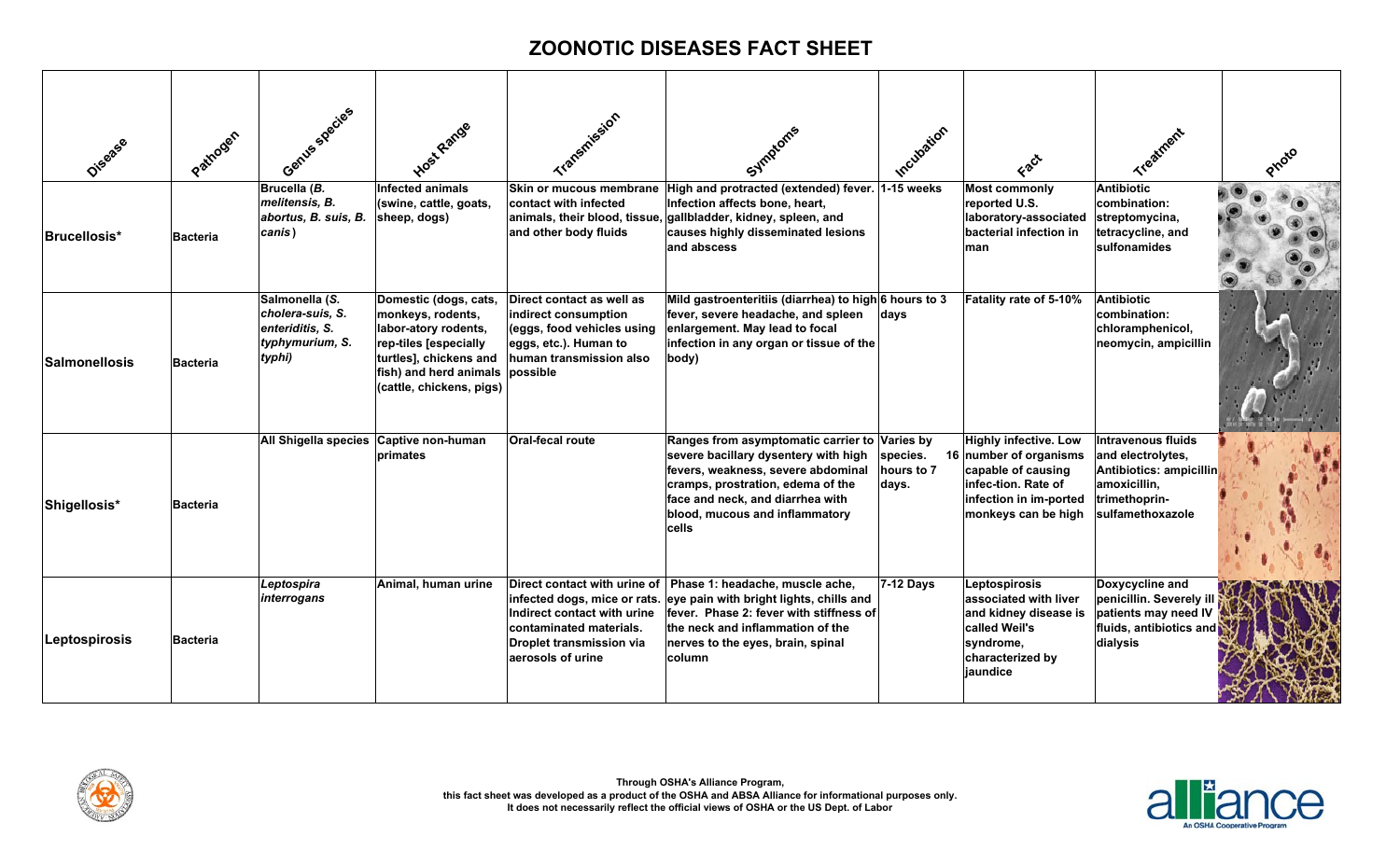| Disasee                | Pathogen        | Gentles species                                                                  | Host Range                                                                                                                                              | Transmission                                                                                                                                                                            | Symptoms                                                                                                                                                   | Incubation  | EBCT                                                                                                                                                                           | Treatment                                                                                                       |  |
|------------------------|-----------------|----------------------------------------------------------------------------------|---------------------------------------------------------------------------------------------------------------------------------------------------------|-----------------------------------------------------------------------------------------------------------------------------------------------------------------------------------------|------------------------------------------------------------------------------------------------------------------------------------------------------------|-------------|--------------------------------------------------------------------------------------------------------------------------------------------------------------------------------|-----------------------------------------------------------------------------------------------------------------|--|
| <b>Relapsing fever</b> | <b>Bacteria</b> | Borreliae spp. [B.<br>recurrentis (louse-<br>borne), B. hemsii<br>(tick-borne)]  | <b>Animals</b>                                                                                                                                          | Tick-borne, blood<br>transfusions                                                                                                                                                       | Fever, headache and muscle pain<br>that lasts 4-10 days and subsides.<br>Afebrile period lasting 5-6 days<br>followed by a recurrence of acute<br>symptoms | 5-15 days   | <b>Epidemic relapsing</b><br>fever (transmitted by<br>lice) is more severe<br>than endemic<br>relapsing fever<br>(transmitted by ticks)                                        | Tetracyclines,<br>chloramphenicol                                                                               |  |
| <b>Tuberculosis</b>    | <b>Bacteria</b> | Mycobacterium<br>tuberculosis                                                    | <b>Primarily humans,</b><br>cattle, non-human<br>primates, other<br>animals (rodents)                                                                   | Inhalation of aerosol<br>droplets, contaminated<br>equipment, bites                                                                                                                     | Ranges from fever and fatigue to<br>chronic pulmonary disease (fatal).<br>Lungs, kidney, vasculature (affects all<br>parts of body)                        | 2-5 weeks   | Multidrug-resistant TB   Isoniazid, rifampin,<br>(MDR TB) is an<br>infection resistant to at ethambutol<br>least two first-line anti-<br>TB drugs, isoniazid<br>and rifampicin | streptomycin, and                                                                                               |  |
| Melioidosis*           | <b>Bacteria</b> | <b>Burkholderia</b><br>pseudomallei<br>(formerly<br>Pseudomonas<br>pseudomallei) | Equines, especially<br>horses and mules;<br>humans are accidental bacteria and when<br>hosts                                                            | <b>Transmitted by inhaling</b><br>dust contaminated by the<br>contaminated soil comes in or pneumonia<br>contact with abraded skin                                                      | Cholera-like symptoms (fever, chills, 2-4 days<br>prostration). Skin lesions, swollen<br>lymph glands, abscesses septicemia                                |             | <b>Relatively uncommon</b><br>disease for humans,<br>but when left<br>untreated, has 95%<br>fatality rate                                                                      | Chloramphenicol,<br>doxycycline,<br>sulfisoxazole, or<br>cotrimoxazole. IV<br>chloramphenicol for<br>bacteremia |  |
| Tularemia*             | <b>Bacteria</b> | <b>Francisella</b><br>tularensis                                                 | <b>Isolated from 100</b><br>species of wild<br>animals (e.g., rabbits,<br>skunk), 9 domestic<br>mammals, 25 species<br>of birds, frogs, and<br>reptiles | Arthropods, direct or<br>indirect contact, ingestion<br>of contaminated meats,<br>inhalation of dust, materials<br>contaminated with urine,<br>feces or tissues, bites and<br>scratches | High fever, chills, headache, focal<br>ulcers, swollen lymph nodes                                                                                         | $1-10$ days | <b>Bacterium formerly</b><br>known as Pasteurella<br>tularensis                                                                                                                | Streptomycin,<br>tetracycline                                                                                   |  |



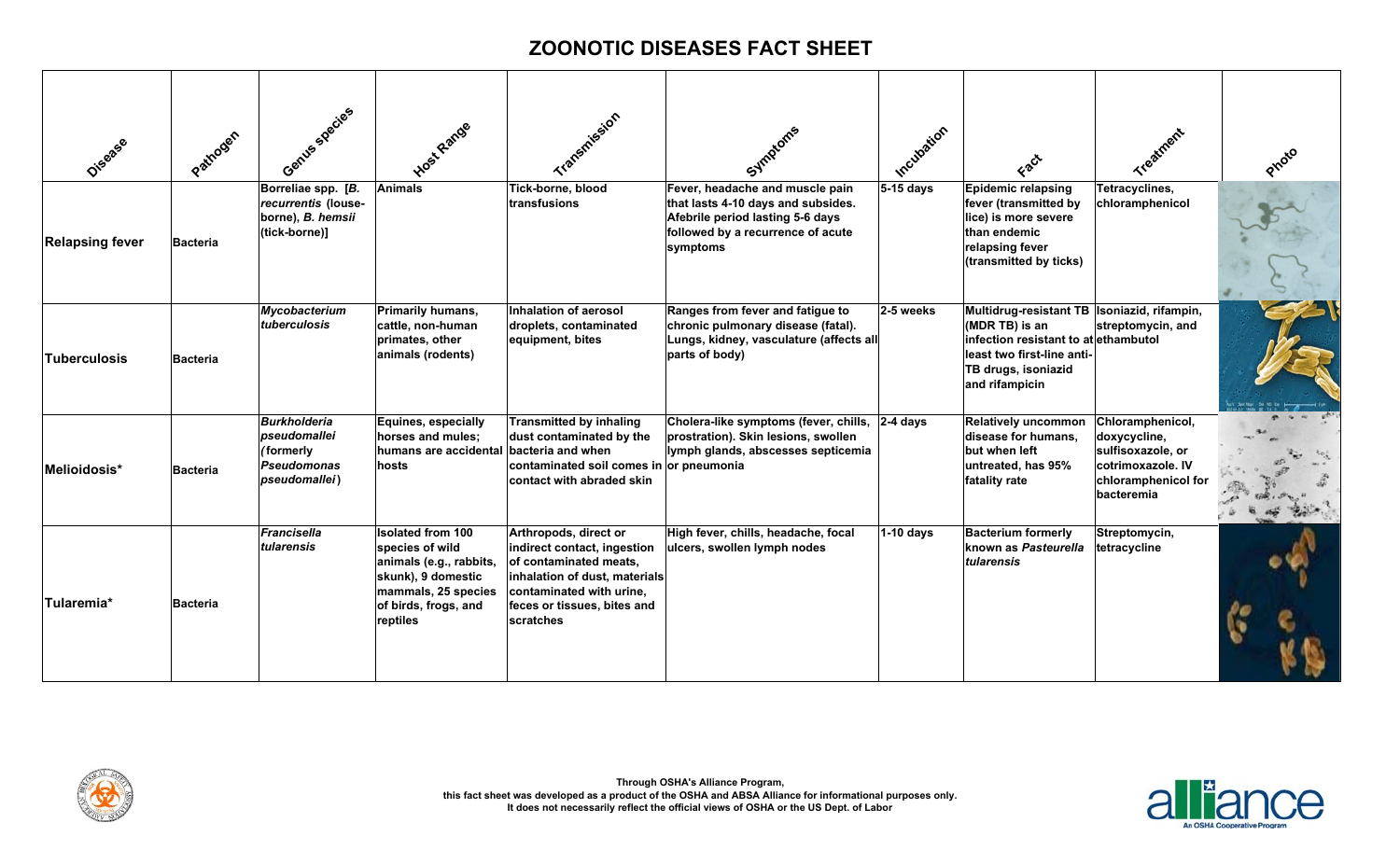| Disasee                            | Pathogen     | Gentles species                                                                                                                                          | Host Range                                                                                                         | Transmission                                                                    | Symptoms                                                                                                                                                                                                                             | Incubation                                  |                                                                                                                                                                                                            | Treatment                                                                                                            |  |
|------------------------------------|--------------|----------------------------------------------------------------------------------------------------------------------------------------------------------|--------------------------------------------------------------------------------------------------------------------|---------------------------------------------------------------------------------|--------------------------------------------------------------------------------------------------------------------------------------------------------------------------------------------------------------------------------------|---------------------------------------------|------------------------------------------------------------------------------------------------------------------------------------------------------------------------------------------------------------|----------------------------------------------------------------------------------------------------------------------|--|
| <b>Herpesvirus</b>                 | Virus        | <b>Herpesvirus Type 1</b><br>(fever blister, cold<br>sore) and Type 2<br>(genital herpes),<br><b>Herpesvirus</b><br>hominis, Herpes<br>simiae (Herpes B) | Human, non-human<br>primates                                                                                       | host and frequently shed<br>without overt lesions                               | Produce latent infections in Frequently asymptomatic. May have<br>vesicular lesions, neurological or flu-<br>like symptoms                                                                                                           | 5 days to 1<br>∣month                       | Herpes simiae is 100% Acyclovir or<br>fatal if untreated;<br>Herpes Types 1 and 2 the virus but will not<br>are not fatal but cause eliminate virus from<br>chronic infection from the host<br>recurrences | valcyclovir will arrest                                                                                              |  |
| Poxvirus*                          | Virus        | Monkeypox,<br>vaccinia, cowpox,<br>buffalopox,<br>cantagalo, and<br>aracatuba viruses                                                                    | Non-human primates,<br>swine, cattle, horses.<br>birds                                                             | Direct skin contact with                                                        | Localized lesions, rash, fever, sore<br>lesions on infected animals throat, malaise, encephalitis                                                                                                                                    | Generally: 5-<br>10 days after<br>infection | Poxviruses are the<br>largest and most<br>complex viruses                                                                                                                                                  | smallpox vaccine,<br>cidofovir, and<br>vaccinia immune<br>globulin (VIG)                                             |  |
| <b>Rabies Virus</b>                | <b>Virus</b> | Rhabdoviridae,<br>genus Lyssavirus                                                                                                                       | All mammals: wild<br>animals (raccoons,<br>rodents, foxes, etc.)<br>domestic animals<br>(dogs, cats) and<br>humans | Natural reservoir: bats. Animal bite, contact with<br>infected saliva or tissue | Headache, fever, malaise,<br>nervousness, dilation of pupils,<br>salivation, excessive perspiration,<br>insomnia, paralysis of throat<br>muscles, inability to swallow,<br>convulsions, seizures, generalized<br>paralysis and death | 3-8 weeks                                   | Untreated, the fatality<br>rate is 100%; Post-<br>exposure treatment is of symptoms; post-<br>effective until day 6<br>post-infection                                                                      | <b>Antirabies vaccine</b><br>before clinical onset<br>exposure treatment<br>with rabies immune<br>globulin & vaccine |  |
| <b>Viral Hemorrhagic</b><br>Fever* | <b>Virus</b> | Multiple species:<br>Filoviridae; Ebola<br>virus, Lassa virus,<br><b>Marburg virus</b>                                                                   | Humans, non-human<br>primates<br>(Cynomolgous<br>monkeys)                                                          | Contact with blood and<br>body fluids of infected<br>animals                    | Severe fever, sore throat, cough,<br>diarrhea, vomiting, hemorrhage and<br>death                                                                                                                                                     | 2-21 days (5 -<br>12 days in<br>most cases) | 50-90% fatality rate for No vaccines; Treat-<br>Ebola virus; 25%<br>mortality rate for<br>Marburg virus; 15-20% function, electrolyte<br>mortality for Lassa<br>fever virus                                | ment directed at<br>maintaining renal<br>balance and<br>combating<br>hemorrhage and<br>shock                         |  |



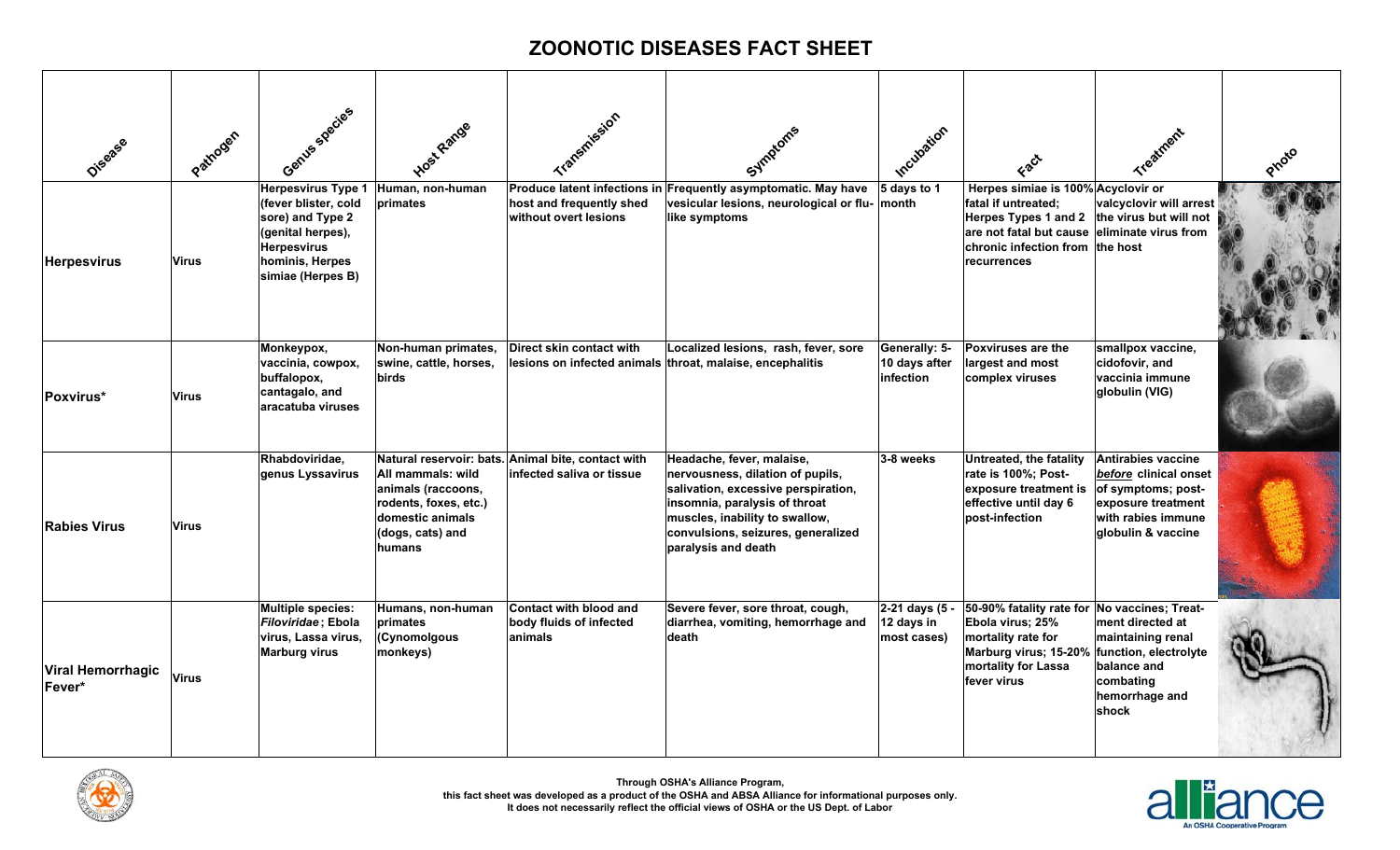| Diference                                       | Pathogen     | Gentles species                                                                                   | Host Range                                                                                                                  | Transmission                                                                                                                                                                           | Symptoms                                                                                                                                                                                             | Incubation                                                   | Fact                                                                                                                                                                                           |                                                                                                                                               | Protio |
|-------------------------------------------------|--------------|---------------------------------------------------------------------------------------------------|-----------------------------------------------------------------------------------------------------------------------------|----------------------------------------------------------------------------------------------------------------------------------------------------------------------------------------|------------------------------------------------------------------------------------------------------------------------------------------------------------------------------------------------------|--------------------------------------------------------------|------------------------------------------------------------------------------------------------------------------------------------------------------------------------------------------------|-----------------------------------------------------------------------------------------------------------------------------------------------|--------|
| <b>Arboviral</b><br>infections*                 | <b>Virus</b> | <b>Multiple species:</b><br>Togaviridae,<br>Flaviviridae.<br>Bunyaviridae,<br><b>Arenaviridae</b> | Ticks, insects, infected Ticks, insects, blood<br>animals (deer, birds,<br>rodents, etc.)                                   | transfusion                                                                                                                                                                            | Various: viremia, lymphadenapothy<br>leading to systemic infection. Can<br>involve CNS (encephalitis), skin/bone<br>marrow/blood vessels (hemorrhagic<br>fevers)                                     | <b>Mulltiple</b><br>days (Avg. 18<br>days) post<br>infection | <b>Causes: Rift Valley</b><br>Ranges; 14-25 fever, Denque fever,<br><b>Yellow fever: Sandfly</b><br>(Hantavirus) fever;<br>Omsk hemorrhagic<br>fever, and West Nile<br><b>virus infections</b> | No vaccines for most<br>(except yellow fever<br>virus), no known<br>antivirals; supportive<br>treatment only                                  |        |
| <b>Viral Hepatitis</b>                          | <b>Virus</b> | Hepatitis A, B, C, D<br>(delta), E, F, G                                                          | Humans, non-human<br>primates (chimpanzee, animals or materials<br>wooly monkey, gorilla,<br>Celebes ape, some<br>marmosets |                                                                                                                                                                                        | Close contact with infected Fever, anorexia, vague abdominal<br>discomfort, nausea and vomiting,<br>sometimes arthralgias and rash,<br>often progressing to jaundice; fever<br>may be absent or mild | 3-6 weeks                                                    | Hepatitis A has no<br>carrier state; Hepatitis<br>B 20% chronic;<br><b>Hepatitis C 85%</b><br>chronic                                                                                          | <b>Vaccines for Hepatitis</b><br>A and B only.<br><b>Treatment with alpha</b><br>inter-feron and intra-<br>venous immuno-<br>globulins (HBIG) |        |
| Lymphocytic<br><b>Choriomeningitis</b><br>(LCM) | <b>Virus</b> | <b>Multiple</b><br>arenaviruses                                                                   | Rodents (hamsters,<br>mice, guinea pigs),<br>monkeys and humans                                                             | Infected mice excrete virus<br>in saliva, urine and feces;<br>man infected through<br>inhalation of aerosolized<br>particles of (urine, feces or<br>saliva) contaminated with<br>virus | Biphasic febrile illness, mild influenza 15-21 days<br>like illness or occasionally meningeal<br>or meningoencephalomyelitic<br>symptoms, transverse myelitis                                        |                                                              | 46 documented<br>laboratory-acquired<br>cases with 5 deaths:<br>cases also reported<br>arising from<br>contaminated cell<br>lines                                                              | No specific treatment;<br>anti-inflammatory<br>drugs may be useful;<br>No known vaccines                                                      |        |



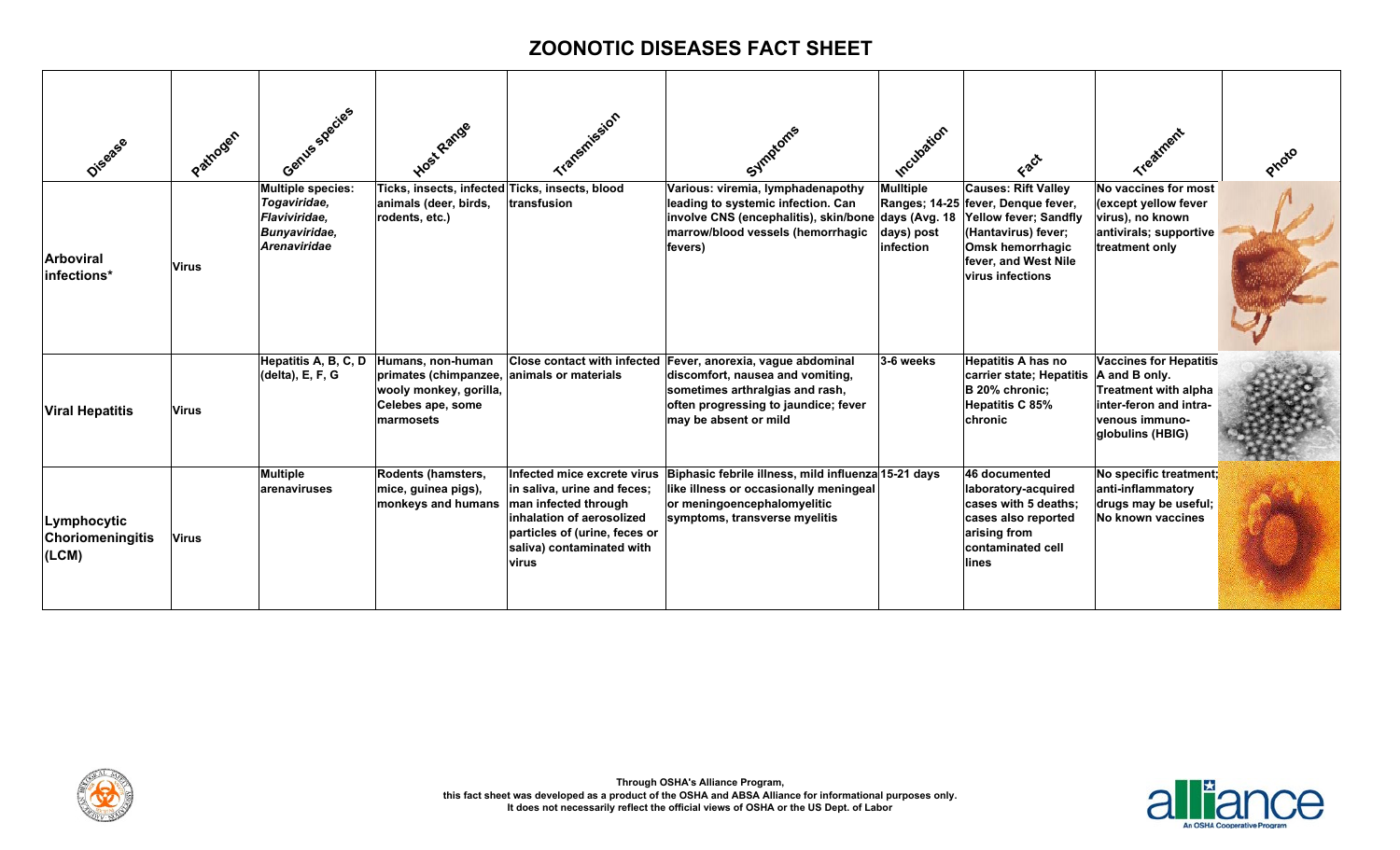| Disasse                                                                | Pathogen                                                                   | Gentles species                                                                                                                | Host Range                                                           | Transmission                                                                                                                                                         | Symptoms                                                                                                                                                                                                                          | Incubation                           | Fact                                                                                                                                                                               | Treatment                                                                                                                |  |
|------------------------------------------------------------------------|----------------------------------------------------------------------------|--------------------------------------------------------------------------------------------------------------------------------|----------------------------------------------------------------------|----------------------------------------------------------------------------------------------------------------------------------------------------------------------|-----------------------------------------------------------------------------------------------------------------------------------------------------------------------------------------------------------------------------------|--------------------------------------|------------------------------------------------------------------------------------------------------------------------------------------------------------------------------------|--------------------------------------------------------------------------------------------------------------------------|--|
| Vesicular<br>Stomatitis*                                               | <b>Virus</b>                                                               | Multiple strains of<br>Vesicular Stomatitis porcine animals.<br>Virus (VSV)<br><b>Rhabdoviridiae</b>                           | Bovine, equine,                                                      | Probably arthropod-borne<br>via the bite of an infected<br>sandfly, mosquito or<br>blackfly; by direct contact<br>with infected animals<br>(vesicular fluid, saliva) | Infuenza-like illness, malaise, fever,<br>headache, nausea and vomiting                                                                                                                                                           | <b>24-48 hours</b>                   | Documented hazard to Virus is self-limiting<br>personnel (45<br>laboratory-acquired<br>infections before 1980)<br>handling infected<br>livestock, tissues and<br>virulent isolates | and illness is short in<br>duration. (3-6 days)                                                                          |  |
| <b>Sub-viral Agents</b><br>and Related<br>Diseases (i.e.,<br>Scrapie)* | non-RNA/DNA<br><b>Infectious</b><br><b>Protein Virus-</b><br>like particle | <b>Transmissable</b><br>Spongiform<br><b>Encephalopathies</b><br>(TSE): BSE and<br>vCJD (vCreutzfeld-<br><b>Jacob Disease)</b> | cows can infect<br>humans                                            | Adult sheep goats, and Ingeston or handling of<br>brain tissue or unfixed<br>brain cells from infected<br>animals                                                    | Degeneration of the nervous system, 2-5 years<br>severe variable alteration of the grey<br>matter of the brain                                                                                                                    |                                      | The agent responsible There are no known<br>for TSE's is smaller<br>than the smallest<br><b>known virus and has</b><br>not been completely<br>characterized                        | treatments or<br>vaccines for these<br><b>TSE's</b>                                                                      |  |
| <b>Amoebic Dysentery</b>                                               | Parasite<br>(protozoa)                                                     | <b>Entamoeba</b><br>histolytica                                                                                                | <b>Monkeys can readily</b><br>transmit the agent to<br><b>humans</b> | Food, water, fomites,<br>insects. Fecal-oral route.<br>Cyst is resistant to drying                                                                                   | Frequent passage of feces/stool,<br>loose stools and vomiting. Variations several<br>depending on parasites. Can be<br>frequent urge with high or low<br>volume of stool, with or without some<br>associated mucus and even blood | 2 days to<br>months to<br>even years | <b>Harmless amoebas</b><br>can live in the in-<br>testines for years<br>without causing<br>symptoms. Attacks<br>can last from a few<br>days to weeks                               | Antiamebic drugs<br>(lodoquinol,<br>metronidazole) and<br>antibiotics to treat any<br>associated bacterial<br>infections |  |
| Giardiasis                                                             | Parasite<br>(protozoa)                                                     | Giardia lamblia                                                                                                                | Dogs, monkeys                                                        | <b>Drinking contaminated</b><br>water, person-to-person<br>contact, eating<br>contaminated food, and<br>direct contact with infected<br>animals                      | Ranges from asymptomatic to<br>nausea, fatigue, anorexia, severe<br>diarrhea and high fever                                                                                                                                       | 3-25 days                            | <b>Most common</b><br>waterborne diarrheal<br>disease in humans                                                                                                                    | Quinacrine<br>hydrochloride,<br>metronidazole,<br>tinidazole,<br>albendazole and<br>furazolidone                         |  |



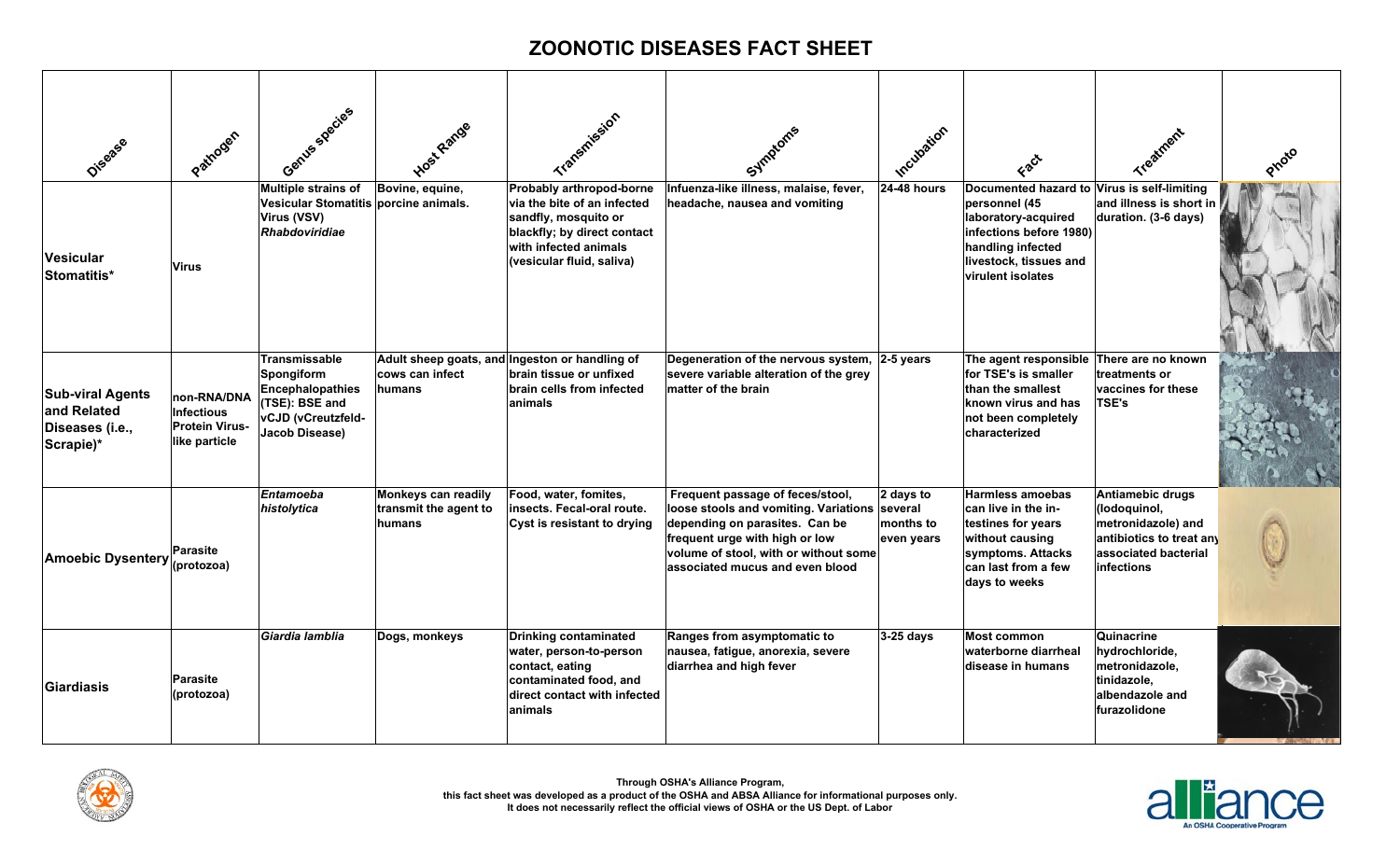| Disaase                          | Pathogen                      | Gentles species                                                                   | Host Range                                                                                                     | Transmission                                                                                                                                                                      | Symptoms                                                                                                                        | Incubation                                                                           | Fact                                                                                                                                                  | Treatment                                                                  | Proto |
|----------------------------------|-------------------------------|-----------------------------------------------------------------------------------|----------------------------------------------------------------------------------------------------------------|-----------------------------------------------------------------------------------------------------------------------------------------------------------------------------------|---------------------------------------------------------------------------------------------------------------------------------|--------------------------------------------------------------------------------------|-------------------------------------------------------------------------------------------------------------------------------------------------------|----------------------------------------------------------------------------|-------|
| <b>Balantadidiasis</b>           | <b>Parasite</b><br>(protozoa) | <b>Balantidium coli</b>                                                           | Monkeys, pigs, and<br>other nonhuman<br>primates readily<br>transmitted to humans                              | Direct contact with feces.<br>person-to-person<br>transmission                                                                                                                    | Ranges from asymptomatic to severe 4-5 days<br>diarrhea                                                                         |                                                                                      | <b>Cysts survive for long</b><br>periods in the<br>environment                                                                                        | Tetracycline,<br>lodoquinol,<br>metronidazole                              |       |
| Malaria                          | <b>Parasite</b><br>(protozoa) | Plasmodium<br>Ρ.<br>species:<br>falciparum<br>P. vivax<br>P. ovale<br>P. malariae | <b>Anopheles mosquito</b>                                                                                      | <b>Mosquito bite</b>                                                                                                                                                              | Fever, chills sweating, headache,<br>nausea, vomiting, muscle pain,<br>anemia, bloody stools, jaundice,<br>convulsion, coma     | 10 days to 4<br>weeks after<br>infection;<br>symptoms<br>then cycle<br>every 48 days | A malaria vaccine has Chloroquine,<br>been developed and is primaquine<br>being tested in Africa. phosphate, Malorone<br><b>Results are promising</b> |                                                                            |       |
| Toxoplasmosis                    | <b>Parasite</b><br>(protozoa) | Toxoplasma gondii                                                                 | <b>Amazing lack of host</b><br>specificity. Primates,<br>carnivores (felines),<br>rodents, birds,<br>undulates | Consuming under-cooked<br>infected meats; ingestion<br>of oocysts in milk, food or<br>water; inhalation of<br>oocysts;-contact with soil<br>containing contaminated<br>cat feces; | <b>Localized lymphadenopathy</b><br>accompanied with fever, sore throat,<br>rash, pneumonitis, myocarditis, and<br>encephalitis | 10-23 days<br>following<br>ingestion of<br>meats, or<br>inhalation of<br>aerosols    | Affects one third of the Sulfonomides<br>human race.<br>Especially infective to sulfamerazine,<br>contamin-ated immunosupressed<br><b>individuals</b> | (sulfadiazene,<br>sulfamethazine),<br>pyrimethamine                        |       |
| <b>Ascariasis</b><br>(Roundworm) | <b>Nematode</b>               | <b>Multiple Ascaris</b><br>species (A.<br>lumbricoides, A.<br>suum)               | Pigs; Humans are the<br>definitive host                                                                        | Ingestion of contaminated<br>food or water                                                                                                                                        | Lung damage, intestinal symptoms                                                                                                | 4 to 8 weeks                                                                         | <b>Ascaris</b><br><i>lumbricoidesis</i> the<br>largest and, globally,<br>the most widespread<br>of all human intestinal<br>roundworms                 | Pyrantel pamoate,<br>mebendazole, surgery<br>for removal in lung<br>tissue |       |